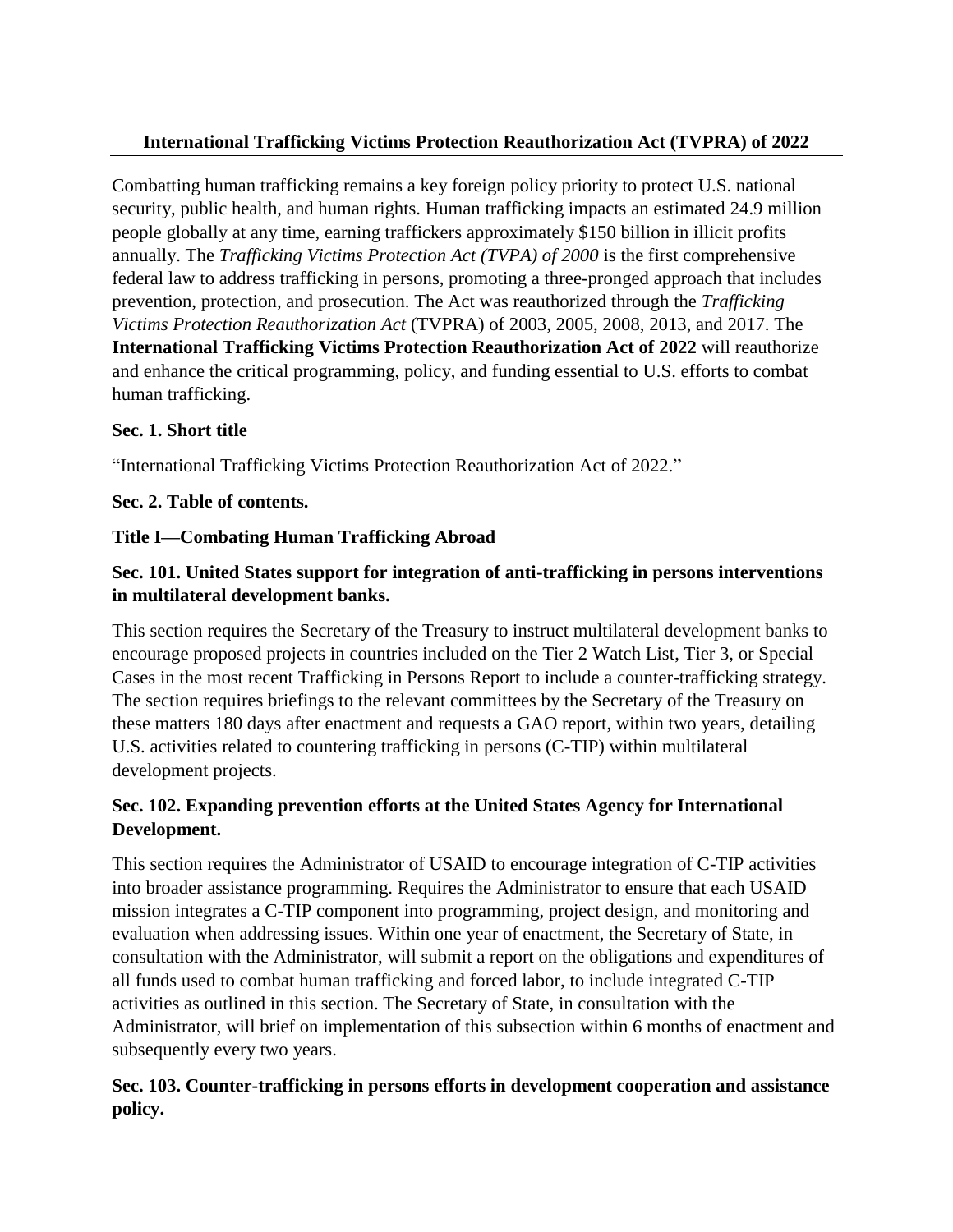Amends U.S. development assistance policy to require the President to assess the commitment and progress of countries in moving toward effective C-TIP policies and programs as a factor in determining recipients of U.S. development assistance. It also requires the President to ensure that in carrying out U.S. development assistance policy, assistance does not create or contribute to conditions that can lead to an increase in trafficking in persons.

# **Sec. 104. Technical amendments to tier rankings.**

Modifies the Tier 2 Watch list and modifies the country list to be submitted to relevant congressional committees as part of the actions against governments failing to meet minimum standards. Modifies the special rule for downgraded and reinstated countries ("bounce provision") on the Tier 2 Watchlist. Outlines changes to conforming amendments.

## **Sec. 105. Modifications to the Program to End Modern Slavery.**

Modifies the 2017 NDAA by extending authorization of authorities for PEMS through 2026 and removes the sunset for PEMS. Updates timeline for GAO report. Requires grant recipients to publish the names of subgrantee organizations on a publicly available website in order to be eligible for funding under PEMS. Modifies awarding of funds.

## **Sec. 106. Clarification of non-humanitarian, non-trade-related foreign assistance.**

Amends the 2000 TVPA to state that in withholding assistance to Tier 3 countries, the United States will withhold nonhumanitarian, nontrade-related assistance to the *central* government of a country for the subsequent year until such government complies with minimum standards or makes efforts to bring itself into compliance. Amends the definition of "nonhumanitarian, nontrade-related assistance."

## **Sec. 107. Expanding protections for domestic workers of official and diplomatic visa holders.**

This section amends the William Wilberforce TVPRA of 2008 to require the Department of State to inform embassies, international organizations, and foreign missions of the rights of A-3 and G-5 domestic workers as well as the potential consequences for nonimmigrant visa holders who violate the rights of A-3 or G-5 workers. It requires accredited foreign mission and international organization employers to report wages paid to A-3 and G-5 visa holders annually. Additionally, it requires the Department to implement its Domestic Worker In-Person Registration Program for A-3 and G-5 visa holders nationally to inform workers of their rights.

### **Sec. 108. Effective Dates.**

Allows State Department to begin implementations of new requirements in 106 and 108 upon the next reporting period.

### **Title II—Authorization of Appropriations**

# **Sec. 201. Extension of authorizations under the Victims of Trafficking and Violence Protection Act of 2000.**